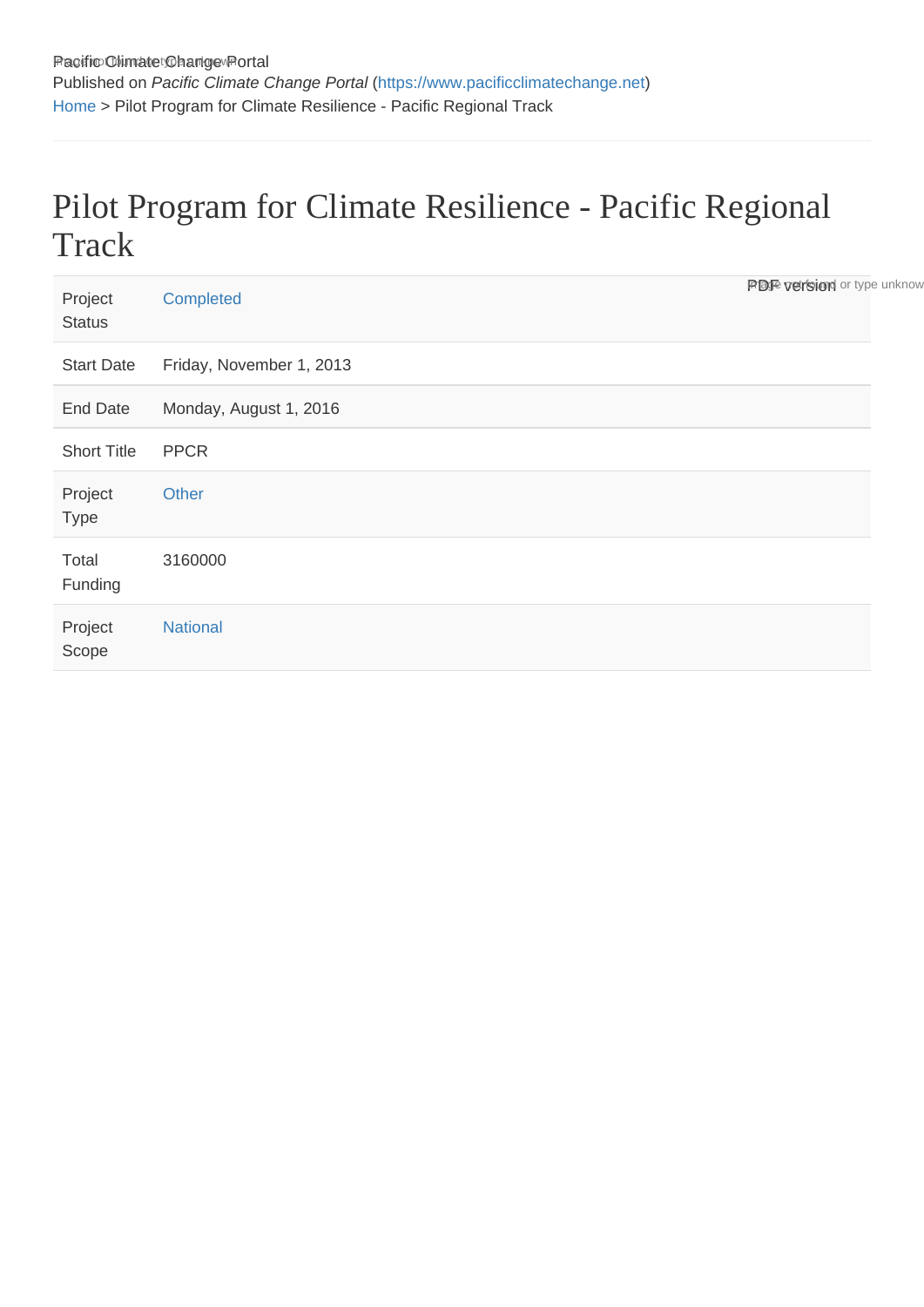Project **Objectives** (1) [Climate change](https://www.pacificclimatechange.net/glossary/letter_c#Climate_Change) [adaptation](https://www.pacificclimatechange.net/glossary/letter_a#Adaptation) and [disaster risk reduction](https://www.pacificclimatechange.net/glossary/letter_d#Disaster_Risk_Reduction) are integrated and mainstreamed into national and local [policies](https://www.pacificclimatechange.net/glossary/letter_p#Policies) and plans, resulting in [climate](https://www.pacificclimatechange.net/glossary/letter_c#Climate) responsive [development](https://www.pacificclimatechange.net/glossary/letter_d#Development) [planning](https://www.pacificclimatechange.net/glossary/letter_p#Planning). (2) Pacific DMCs' capacity to respond to [climate change](https://www.pacificclimatechange.net/glossary/letter_c#Climate_Change) risks built and supported through strengthened adaptive capacities and support facilities, such as RTSM and RRF The regional capacity [development](https://www.pacificclimatechange.net/glossary/letter_d#Development) technical assistance (R-CDTA) will support the implementation of the Strategic Program for [Climate](https://www.pacificclimatechange.net/glossary/letter_c#Climate) Resilience (SPCR) for the Pacific Region. It will facilitate more effective integration of [climate change](https://www.pacificclimatechange.net/glossary/letter_c#Climate_Change) [adaptation](https://www.pacificclimatechange.net/glossary/letter_a#Adaptation) (CCA) and related [disaster risk reduction](https://www.pacificclimatechange.net/glossary/letter_d#Disaster_Risk_Reduction) (DRR) into [development](https://www.pacificclimatechange.net/glossary/letter_d#Development) processes, for improving resilience of Pacific island countries to [climate](https://www.pacificclimatechange.net/glossary/letter_c#Climate_Change)  [change](https://www.pacificclimatechange.net/glossary/letter_c#Climate_Change) and [climate](https://www.pacificclimatechange.net/glossary/letter_c#Climate)-related disasters. The R-CDTA will complement and build upon countrytrack SPCRs in the Pacific region (PNG, Samoa, Tonga), and it will make use of the partnership of ADB, the [Council of Regional Organisations in the Pacific](https://www.pacificclimatechange.net/glossary/letter_c#Council_of_Regional_Organisations_in_the_Pacific) (CROP) agencies, and the [World](https://www.pacificclimatechange.net/glossary/letter_w#World_Bank)  [Bank.](https://www.pacificclimatechange.net/glossary/letter_w#World_Bank) The R-CDTA will have two main outputs: (i) CCA and DRR mainstreamed in national and local [development](https://www.pacificclimatechange.net/glossary/letter_d#Development) [policies](https://www.pacificclimatechange.net/glossary/letter_p#Policies) and plans; and (ii) Pacific DMCs capacity to respond to [climate](https://www.pacificclimatechange.net/glossary/letter_c#Climate_Change)  [change](https://www.pacificclimatechange.net/glossary/letter_c#Climate_Change) risks built and supported. It will provide countries with support that is best provided on a regional, instead of national, basis and will complement, not duplicate, major ongoing CCA/DRR initiatives being implemented in the region. Technical assistance will be delivered through existing regional institutions, which will apply approaches and methodologies that have been proven successful through the delivery of CCA/DRR programs and previous regional experiences. The project will establish a Regional Technical Support Mechanism (RTSM) that will respond or facilitate [response](https://www.pacificclimatechange.net/glossary/letter_r#Response) to the DMCs CCA- and DRR-related needs, and a rapid [response](https://www.pacificclimatechange.net/glossary/letter_r#Response) fund (RRF), which will finance the experts deployed by the RTSM to requesting Pacific DMCs.

## Related Documents

[Resilient and Effective Development Using PPCR-PR Policy Analysis Tools](https://www.pacificclimatechange.net/node/24015) [Technical Assistance Report: Strategic Program For Climate Resilience \(SPCR\) Pacific Regional Track -](https://www.pacificclimatechange.net/node/24206)  [Final Report](https://www.pacificclimatechange.net/node/24206) [Technical Assistance Report: Implementation of the Strategic Program for Climate Resilience: Pacific](https://www.pacificclimatechange.net/node/24207)  [Region \(Financed by the ADB Strategic Climate Fund\)](https://www.pacificclimatechange.net/node/24207)  [Central Agency Appraisal Tool](https://www.pacificclimatechange.net/node/23941) [Cost-Benefit Analysis \(CBA\) Workplan Tool](https://www.pacificclimatechange.net/node/23942) [Risk Matrix Tool](https://www.pacificclimatechange.net/node/23943) [Guidance Note for Developing Monitoring and Evaluation Frameworks](https://www.pacificclimatechange.net/node/23944) [Cost-Benefit Analysis for Natural Resource Management in the Pacific \(Second Edition, 2016\)](https://www.pacificclimatechange.net/node/23945) [CBA Case Study 1](https://www.pacificclimatechange.net/node/23946) [CBA Case Study 2](https://www.pacificclimatechange.net/node/23947) [Cost Benefit Analysis of Coastal Zone Management of Kosrae - CBA Case Study 3](https://www.pacificclimatechange.net/node/23948) [Risk Matrix Case Study 1](https://www.pacificclimatechange.net/node/23949) [Risk Matrix Case Study 2](https://www.pacificclimatechange.net/node/23950) [Monitoring and Evaluation Framework Case Study 1](https://www.pacificclimatechange.net/node/23951) [Monitoring and Evaluation Framework Case Study 2](https://www.pacificclimatechange.net/node/23952) [Monitoring and Evaluation Framework Case Study 3](https://www.pacificclimatechange.net/node/23953)

Implementing Countries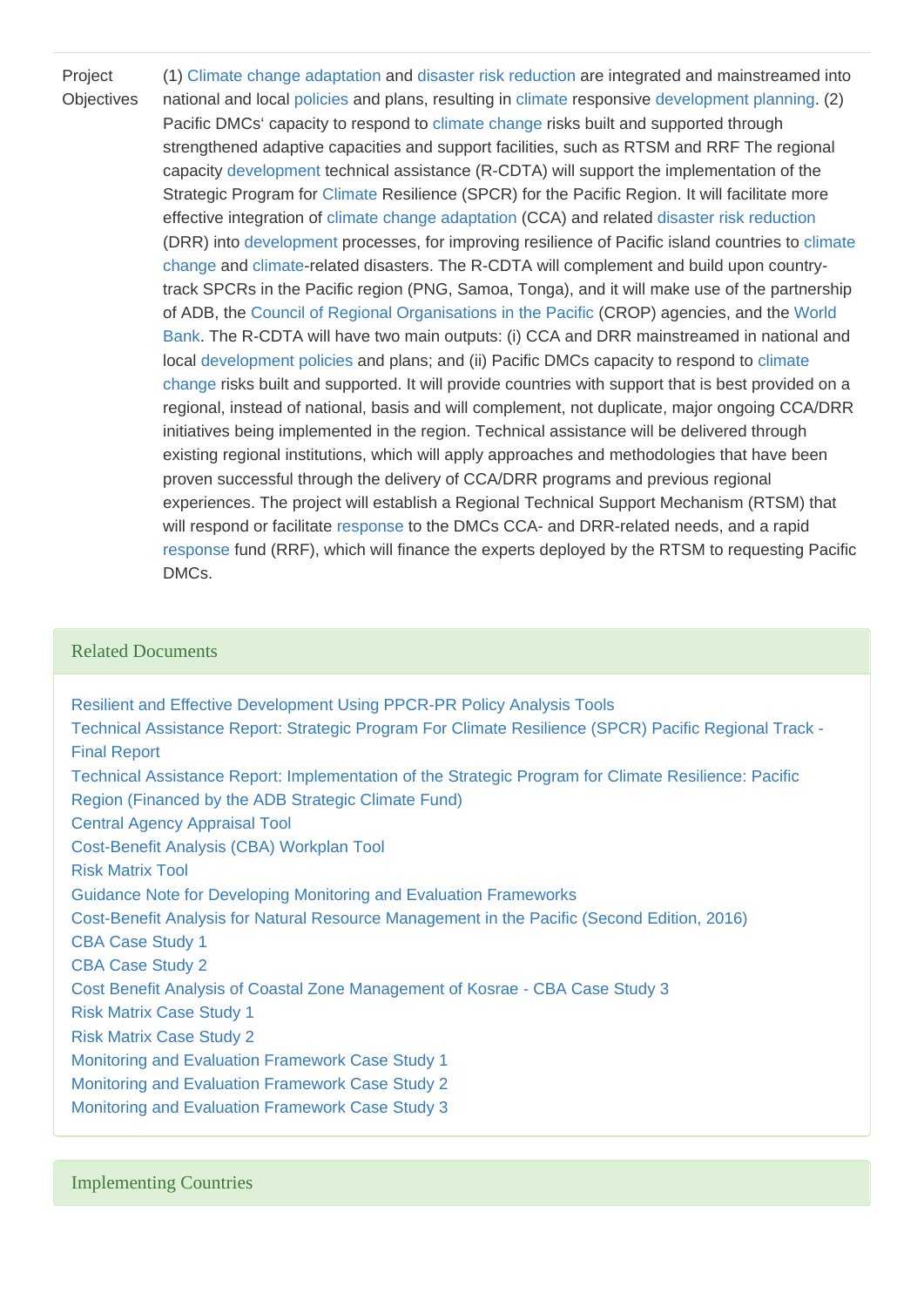[Cook Islands](https://www.pacificclimatechange.net/node/9481) [Federated States of Micronesia](https://www.pacificclimatechange.net/node/9482) [Kiribati](https://www.pacificclimatechange.net/node/52) [Marshall Islands](https://www.pacificclimatechange.net/node/53) [Nauru](https://www.pacificclimatechange.net/node/54) [Palau](https://www.pacificclimatechange.net/node/57) [Papua New Guinea](https://www.pacificclimatechange.net/node/58) [Solomon Islands](https://www.pacificclimatechange.net/node/59) [Tonga](https://www.pacificclimatechange.net/node/61) [Tuvalu](https://www.pacificclimatechange.net/node/62) [Vanuatu](https://www.pacificclimatechange.net/node/63)

## Related Links

[Climate Investment Fund](https://www.climateinvestmentfunds.org/cif/) [46449-001: Implementation of the Strategic Program for Climate Resilience: Pacific Region](http://adb.org/projects/details?proj_id=46449-001&page=overview) [Regional Technical Support Mechanism](http://rtsm.pacificclimatechange.net/)

Implementing Organisation(s)

[Secretariat of the Pacific Regional Environment Programme \(SPREP\)](https://www.pacificclimatechange.net/node/9478) [Asian Development Bank](https://www.pacificclimatechange.net/node/66)

Development Partner Contacts

[Andrea Volentras](https://www.pacificclimatechange.net/node/9570)

Tags

[Technical Assistance](https://www.pacificclimatechange.net/projects?f[0]=field_tags:2006) [SPREP](https://www.pacificclimatechange.net/projects?f[0]=field_tags:1283)

**Topics** 

[Climate Change](https://www.pacificclimatechange.net/projects?f[0]=field_topics:2) [Disaster Risk Management](https://www.pacificclimatechange.net/projects?f[0]=field_topics:4)

Focus Area